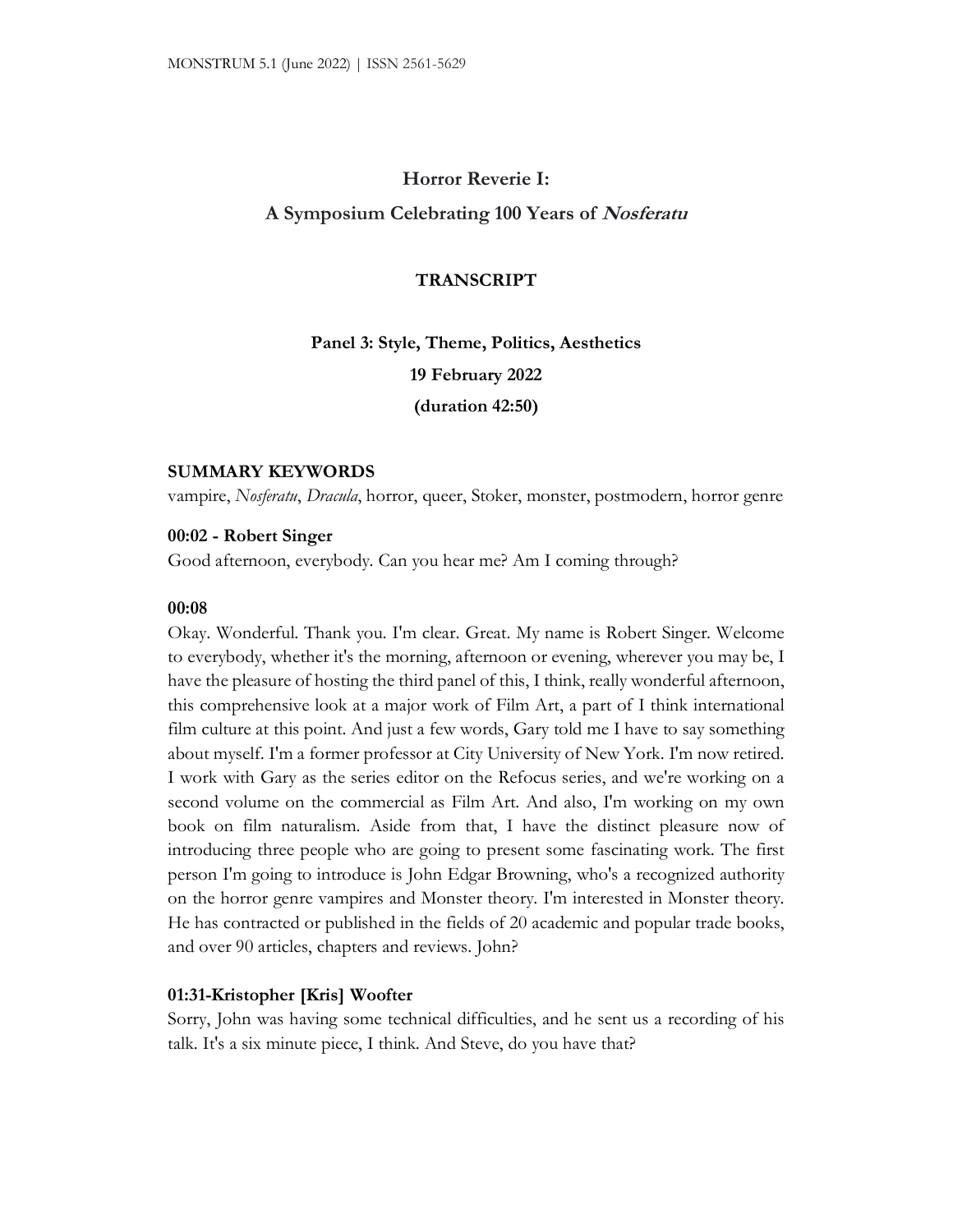## **01:43 - Steven Greenwood**

Yes, I have it already. I will pull it up and share my screen for it

# **01:47-Robert Singer**

A miracle of technology. Who could figure.

# **01:56-John Browning**

Hi, John Browning here, if you're watching this.

# **02:04 (someone doing tech)**

Sorry, it'll just take one second. Is that good everyone?

## **02:20**

Yes, yes. It's all perfect. But it's not playing it's but we see it. Okay.

## **02:29-John Browning**

Hi, John Browning here. If you're watching this recording, it means that my Zoom is bugged out or my internet connections bugged out. And I do apologize. So I realized that probably was going to happen during the other panels that are speaking right now. So I decided to make this recording very quickly for the chairs to play for you in case this happened. Well, first, let me say that my first mail order video that I ever bought was *Nosferatu* as well, in the early 90s. In fact, the second one was the '79 Werner Herzog version, which was really hard to find. In fact, it was a bootleg version, because that's all you could find in the early 90s. So anyway, I just wanted to say that. But I'm here today to talk to you just briefly about Nosferatu's lack of modernity which is one of the hallmarks of Stoker's original novel. I have in the past and in the present had two projects on contemporary criticism of Stoker's novel. The first came out in 2012, I think, or 2013. It reprinted about 91 contemporary book reviews of *Dracula* and what it did, decidedly I hope, was dispel the myth that *Dracula* the book received mixed reviews. Of the reviews I collected I think a total of maybe three were negative. A few were mixed, and the rest were all positive. So by all accounts, *Dracula* was very well received. The current project of mine should be published to Edinburgh University Press this year, hopefully early next year, is reprinting those in addition to several others, and there's a total of about 275 contemporary book reviews reprinted in this upcoming book that were published between 1897 and about 1920. So of those reviews, a resounding number of them are positive, like it only added a couple, two or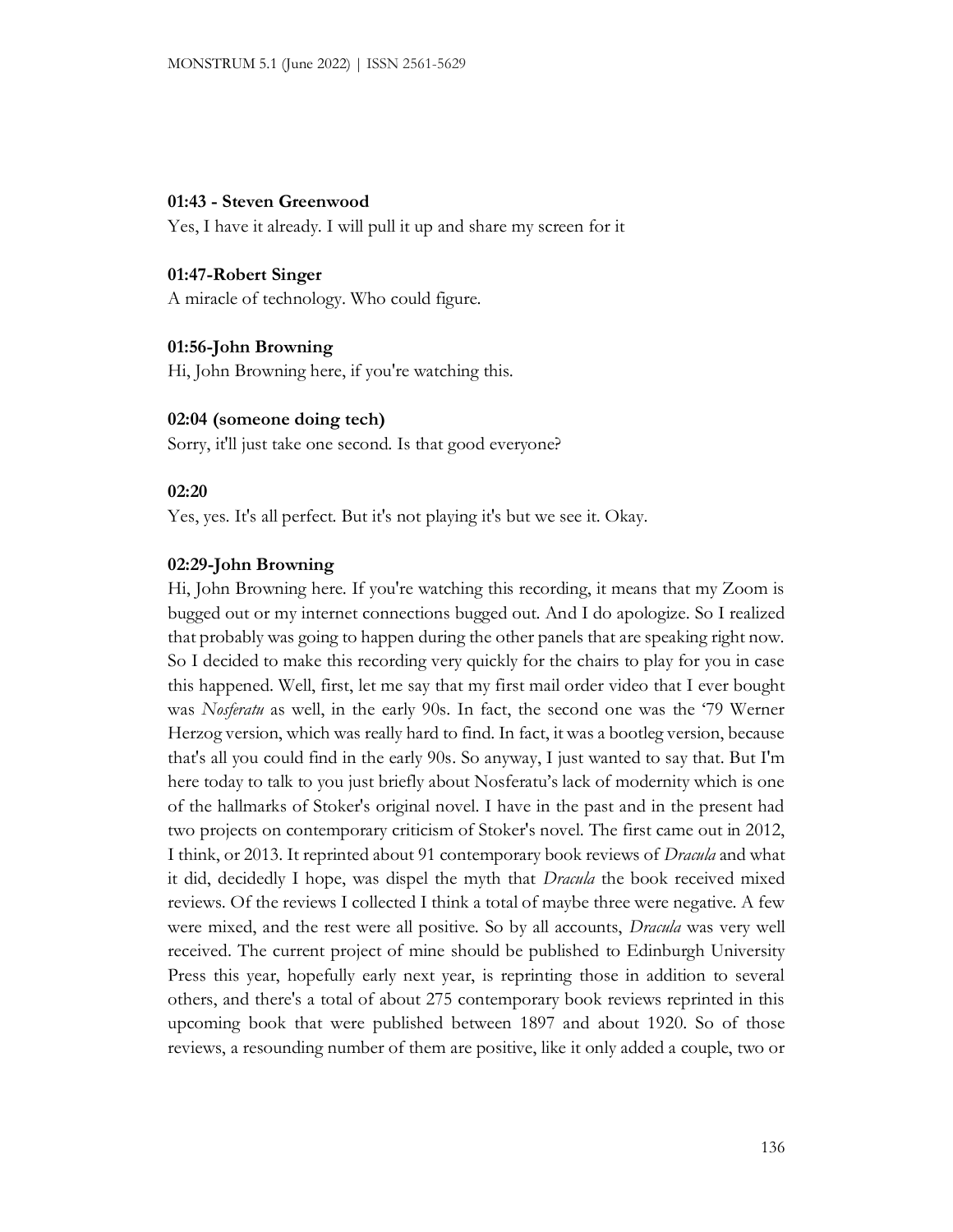three negative reviews, I think, to the original set of negative reviews. So that's really great. I mean, that basically shows that not only was Stoker's novel, a fantastic read by the critics that be, but that it may also have been one of the most reviewed books in the entire Victorian canon. But anyway, one thing I want to bring up about it in connection with *Nosferatu* is that two huge things I noticed across many of the reviews was that reviewers brought up two things that they found when they were reading *Dracula*. The first is that we have a gothic book, a book in which there is a vampire that is bringing the story from the past to the present, which was pretty out there for Gothic literature, okay; it always took place, as you all know, at least 100 plus years in the past. Stoker's novel did not do that, okay. Combined with that, it brought it from the past to the present, but also brought it from over there to over here. Okay, so there was from Transylvania to London. That too just took people aback, okay. This is a book taking place in the present day, and it's taking place in London, okay. I mean, Gothic literature happened in the past, it always happened over there. Because in the past, you can see things like ghosts may be happening. Oh, and it has to happen in that country over there where, you know, people can sort of exoticize it and think perhaps, that that's the kind of place that would have those kinds of goings on. So that combined was the first item that a lot of reviewers commented on. The second though, and it kind of goes along in tangent with this is the, the modernity and the technology in the novel. It was enough for the readers to see Dracula in London, in the present day, but to see all of this technology of the day, because you know, Stoker really loved his technology. He put all that in the book, and readers just thought it was fantastical. Many of them even though they were like, I can't believe he did this, but I kind of like it. And they didn't realize what why they liked it. And as we know, now Stoker's novel was really instrumental in kind of helping bridge this gap between the Gothic and kind of weird fiction and horror, okay, because before then, you know, horror took place in the past, but now it can be happening for us in the present. What I-what I find interesting about *Nosferatu* is that it doesn't take place in the present; it takes place I think in like the 18, late 1830s or something like that. So nearly a century before it's released. That's interesting because it goes back to this this early sense of the Romantic Period. Combined with that, or going along with that rather is the central character of the Ellen character. She plays a much more central presence in the story than she did even in Stoker's novel. It needs her innocence and her devotion and her willingness to sacrifice herself because she's the only one that really knows what's going on. And that too, was powerfully romantic in reference to the period so both of those thematics…

## **08:04-Robert Singer**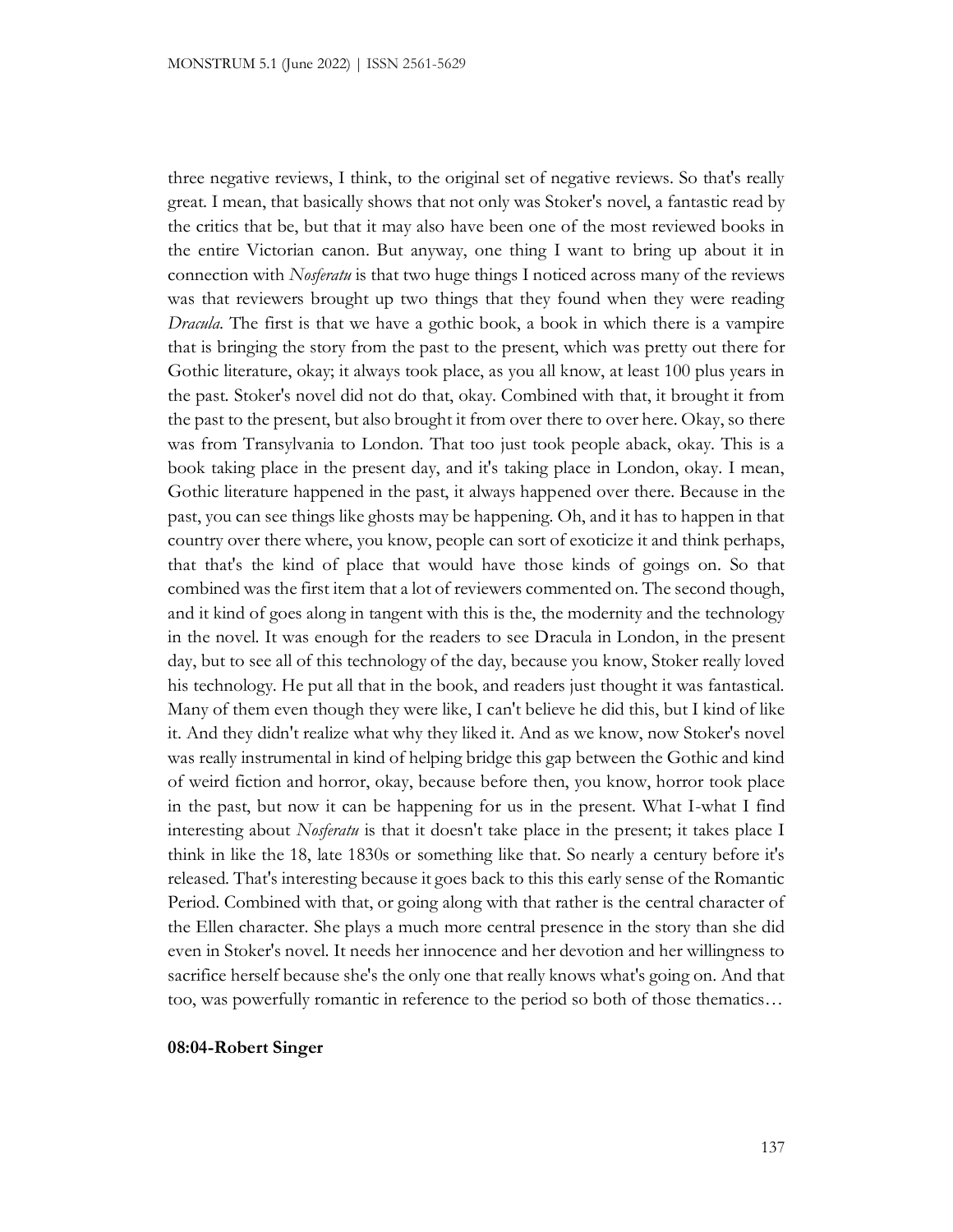Oh he's experiencing a technical difficulty here.

## **08:10-(someone doing tech)**

and the audio the audio is also not playing on my computer through the videos I think that the audio didn't record properly in the video. Oh, okay, so the audio comes back in a couple of seconds. I'll just keep going and ignore the parts with no audio…

## **08:37-John Browning**

…these thematics from from Stoker's everybody commented on and relocated story in the past and kind of relocated in the sense of the Romantic period. I mean, I can only imagine what the what the movie could have been if they located it, as Stoker did in the present time. Can you imagine Orlok or Dracula coming to Germany of the 1920s. I mean, it really would have spoken to the devastation, the desolation, the downtrodden feelings that were experienced there at the time. The visuals would have been fantastic. In fact, it probably would have been cheaper to do that. Okay. But you know, I'm sure there are many scholars here who have some of these answers that I've always wondered. But the first thing I always notice when I watch *Nosferatu* is just this lack of technology, the lack of modernity, and it is also something my students pick up on. So I hope you enjoyed this presentation. I'm sorry if I had to give it this way through a recording, but I'd be interested to hear your thoughts.

#### **09:56 – Robert Singer**

Thank you very much. We'll take some questions afterwards. I now have the distinct pleasure of introducing somebody whose work has fascinated me Mario de Giglio-Bellemare, PhD, who teaches courses in genre cinema, grotesque traditions, and Monster ethics in the Humanities department of John Abbott College in Montreal. He also coordinates the Montreal Monstrum Society. His forthcoming book is [on] Grand-Guignol cinema and the horror genre. And I eagerly anticipate reading that book as soon as it's out. So I have the pleasure of introducing him now.

#### **10:35 – Mario DeGiglio-Bellemare**

Thank you so much. Can you hear me properly, everyone? That's good. Um, I'm very, very happy to be here. I'm very happy to be celebrating a movie that I think is not only, you know, a great film within the horror canon, but just one of the great films I think ever made. I know that I start with a lot of hyperbole, but I actually really truly believe this about this movie. I want to sort of just think about, open up questions about what a queer sublime [reading] of Murnau kind of looks like. Through my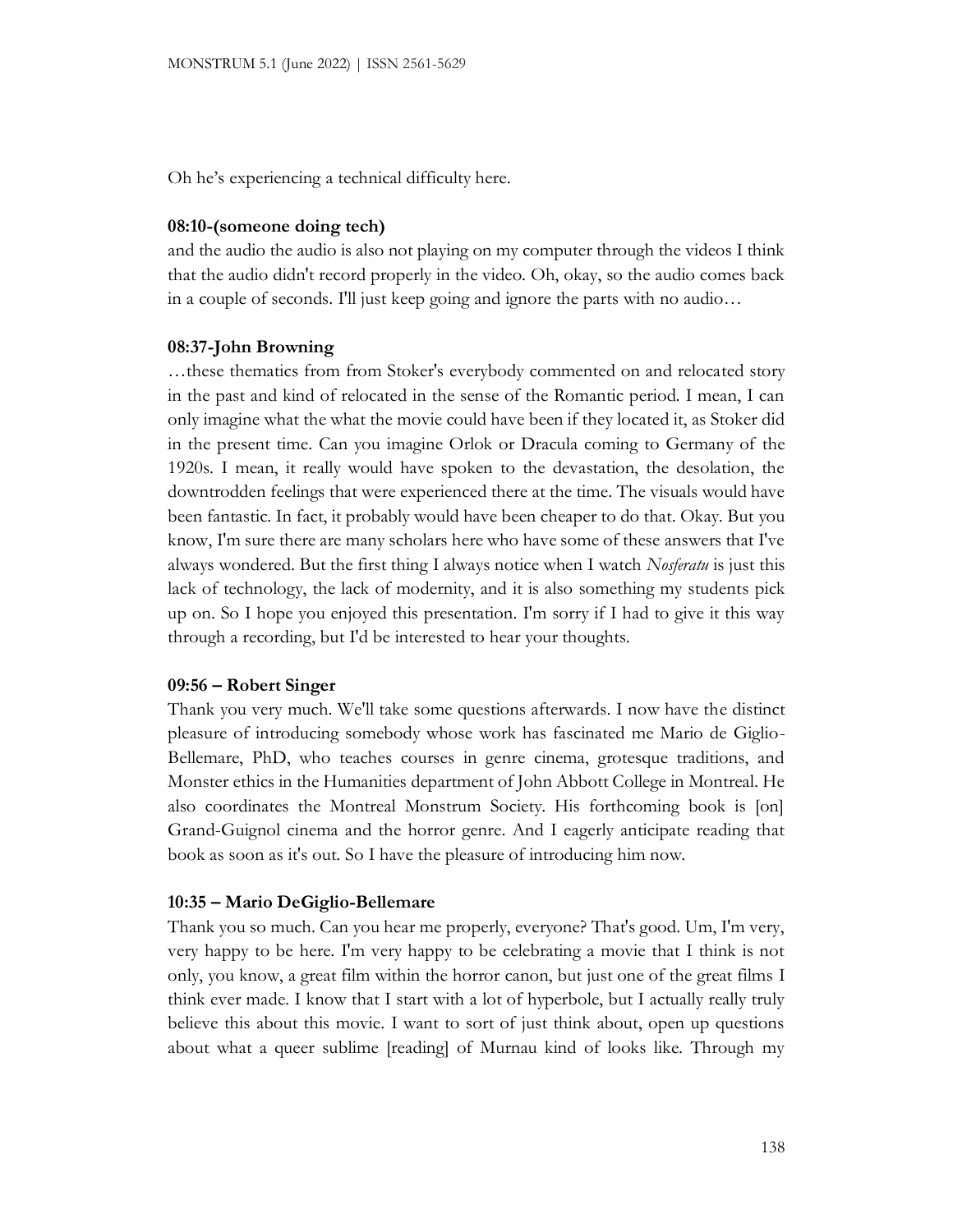interest, of course, in French, French surrealism in the French traditions, that of course, as you know surrealists are were the first to really kind of appreciate this movie. Béla Balázs says in 1924, that he compares Nosferatu to a "glacial draught of air from the beyond". And I think that's probably the most beautiful quote ever written on the film. And I think that probably exists because someone like, you know, Albin Grau was, you know, he believed basically in vampires. He was an occultist. We've heard people talk about this, he did the set and costume design, he was a person who was sort of a believer in you know, Pan sophism and you know, theosophy those kind of things, I mean, theosophy. I think that um, you know, the vampire that we get from just mixing together of a queer Murnau, as you know, he was gay. And this you know, Albin Grau focused on theosophy and pan sophism, we get this very, very electric mix, in the creation of Frankenstein. So the Surrealists were really, really appreciating this film in the 20s. Nosferatu actually is released in Paris on October 27 1922. At the Cinema Opéra, André Breton is writing about this movie in several places, and obviously talking about the movie in relation to his dreams. And, of course, the surrealist project is a project of trying to create art from the unconscious. And so this is what is happening in Paris in the 20s and 50s. We have another kind of renaissance of studies in France, we sometimes forget that the first book on the horror genre is called *Le Fantastique* [*au cinema*] by Michel Laclos, the horror genre from 1958. And at that time, what Lotte Eisner is also publishing, and the great Ado Kyrou…a lot of people don't really know that well, because this stuff has not been translated. Eisner is writing in French too, and living in Paris, as you know. So there's a lot going on in the 50s here, starting to take the monster basically on their own terms, in terms for scholarship. Um, Eisner says that basically Nosferatu is a kind of documentary you know, and it's very true. There's something about the film that's very hybrid, right. It's like this expressionist, realist, sort of, you know, presentation of the monster. So this hybridity is very, very important to me, in terms of the kind of queer kind of perspective that I'm interested in and I want to get to at the end. Ado wrote for *Positif* and was kind of critiqued by a lot of people at the *Cahiers du Cinema*. But he writes a beautiful sentence on on *Nosferatu*. "Murnau's masterpiece, the film that places him very high…

# **14:27-Kristopher**

Mario did your sound just cut out. I'm not sure if you went on mute.

**14:33 – Mario**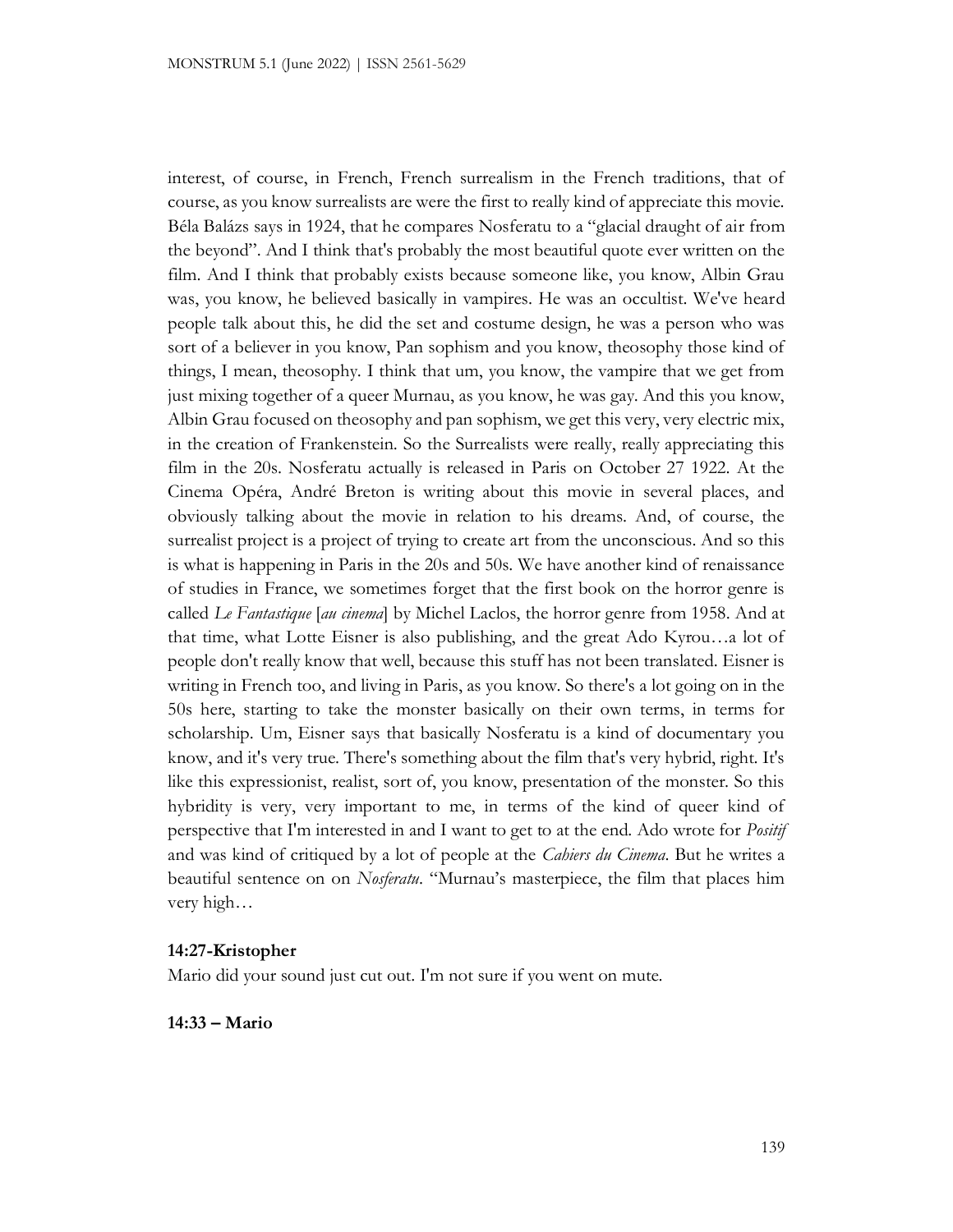Sorry about that. That was Mario hitting his mouse. Yeah, I'm back. Yes. So I'm actually reading a quote from Ado Kyrou. So he's saying "a symphony of horror as the film's subtitle insists, from Bram Stoker's novel Dracula, Murnau and his script writer Henrik Galeen have created the most terrible nightmare of the cinema." He continues, "In the Carapathian castle, in the alleys when a demonic cart rushes to meet us, in the holds of a cursed ship in the streets with endless macabre funerary processions. These are the sites that generate the shivers of terror." Of course the surrealists are really interested in bridges, right. And of course, the Gothic tradition is full of bridges and portals. And there is this famous moment in Nosferatu where Hutter goes over the bridge into the "land of phantoms," I think one of the cards says. So these borders are important. In the horror genre they speak to, of course, I have already mentioned, the paradox of the monstrous. Noël Carrol actually pulls out in his analysis, that actually at the core of the horror experience, of a horror story, the horror narrative, in his terms, is this paradoxical, impossible monster that fascinates us. So we are starting to think about the monster much more in a kind of paradoxical way in this moment. This, I think, also links up to the notion of the sublime that Rudolf Otto in his book, The idea of the holy, kind of describes as a religious experience, as an encounter with the mysterium tremendum. Right, that radically other mystery that brings on a stupefying combination of fascination, terror and wonder and dread. Right. So, Lovecraft did this very well. And there's something about this movie, I think that could be read through—I think Kris [Woofter] would agree with me—a kind of weird lens, because a kind of cosmic kind of sublimity really comes through for me in the awfulness of, you know, of this creature who's awful and awesome in the same time, right? So, even in the Bible we know from the work of Timothy Beale that a monster like Leviathan doesn't…he's not only against God like, God is good monsters are bad, but no, monsters are both all full of awe, so awful and awesome. So they're both demonized and deified in the same moment. I'm going to say a few things about [Gilles] Deleuze's kind of notion of the sublime, but I just want to finish on: so what does a queer vampire look like? From my perspective, the borders that interests me, are the borders of the taboo, of the abject, of the deviant, of the transgressive, of the excessive. The borders of queer theory. So for me, horror is always a kind of drag, the kind of performance of excess, right, we love excess. Those of us who love the horror genre… so Judith Butler writes the drag gesture is found in the performative, but also in the parodic, mimetic, and of course, disruptive, and this is what interests me. She situates these gestures on the surface of the body, she says, right. For Butler performativity does not mean that all gender construction is a performance, as it is sometimes understood. Butler uses performance to signify that the body is no longer an inner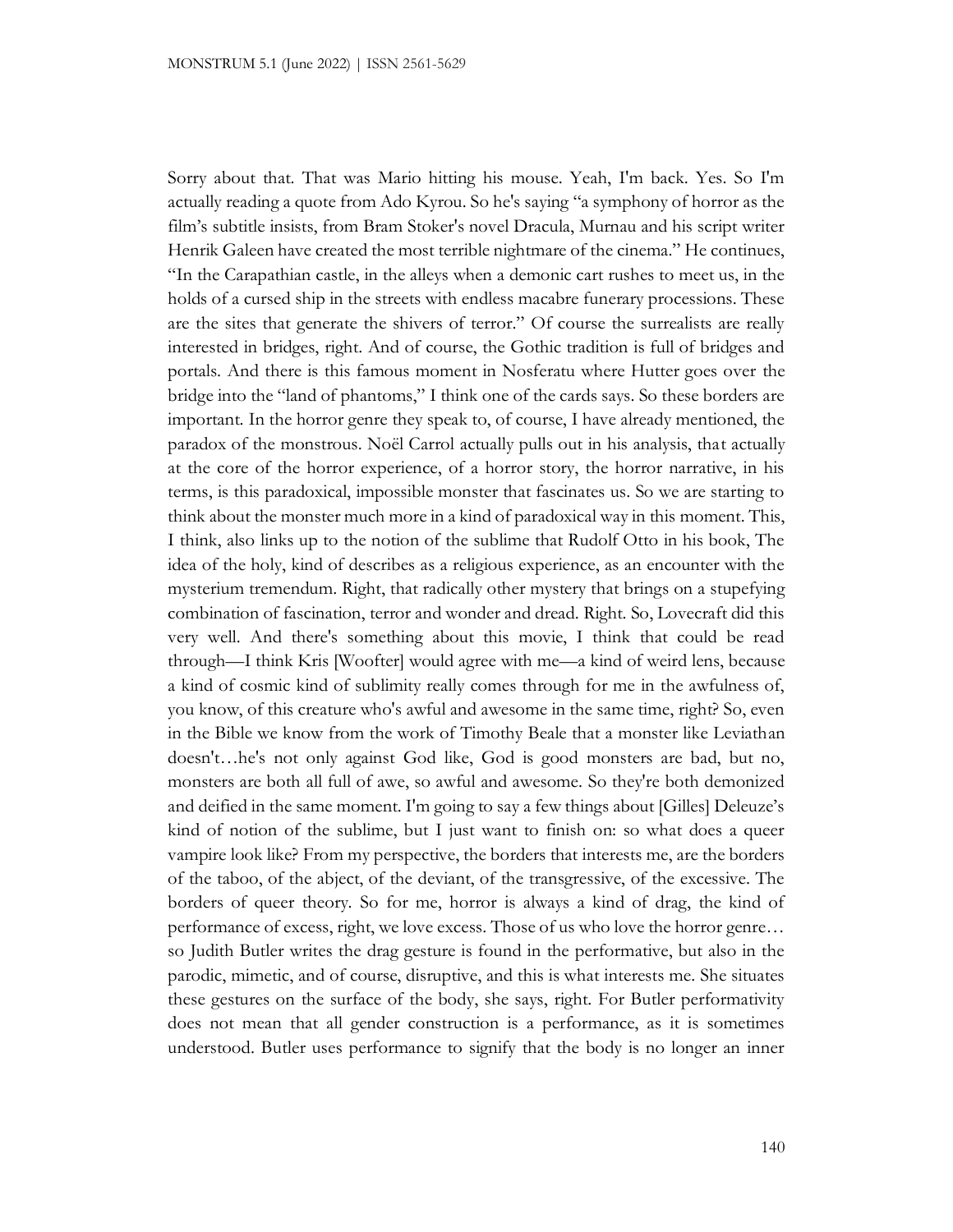being. So that in a Cartesian sense. But rather a variable boundary, a surface whose permeability is politically regulated. So, identity then is very much shifting in the kind of queer drag aesthetic, right? And so, bisexuals understand this, right. And I see the creature in the movie, you know, Orlok is a kind of bisexual figure, right? And who is identified with this very strong, powerful woman called Ellen, you know, who is sort of like, is able to kind of fix everything at the end, she reads from the Forbidden book, right? She, she takes on the monster, there are no authority figures at the end of this film;

## **18:54**

she's really, kind of has a power. So through…even, she's sitting at the sea, kind of waiting for Hutter to come back. But really, it's the vampire who's coming by sea. So there is a kind of interesting Othering that, that brings together, Ellen, and, and the vampire. And I agree with Kris [Woofter], that there is something, I mean, this is not the story of a seducer in the sense that it is sort of done later in the Gothic tradition. But it is the story of a kind of performative…a performance of transgression. So in the same way that I would say, there's something transgressive about Nosferatu entering Hutter's room and you know, biting him too. So vampirism is associated with you know, deviant blood practices and stuff. So I think that there's a way to read this film as a kind of drag film coming from a filmmaker who's queer and queering the monster in this particular way around the subliminal. Yeah. So that's what I've got to say. Thank you.

#### **20:10 – Robert Singer**

Well, thank you very much Mario. Appreciate that. And I'm sure we'll all have some questions and points to raise. Again it's a fascinating study. I now have the pleasure of introducing. Now I get points if I get this right. This is Sorcha Ní Fhlainn.

#### **20:28 - Sorcha Ní Fhlainn**

Very close (*corrects pronunciation*).

#### **20:30 – Robert Singer**

Thank you. Thank you. So Sorcha is a senior lecturer in film studies and American Studies at Manchester Metropolitan University in the UK. She's a founding member of the Manchester Centre for Gothic studies, and author of Postmodern vampires: Film, Fiction and popular culture, which was awarded the Lord Ruthven prize by the International Association of the Fantastic and the arts in 2020. She has published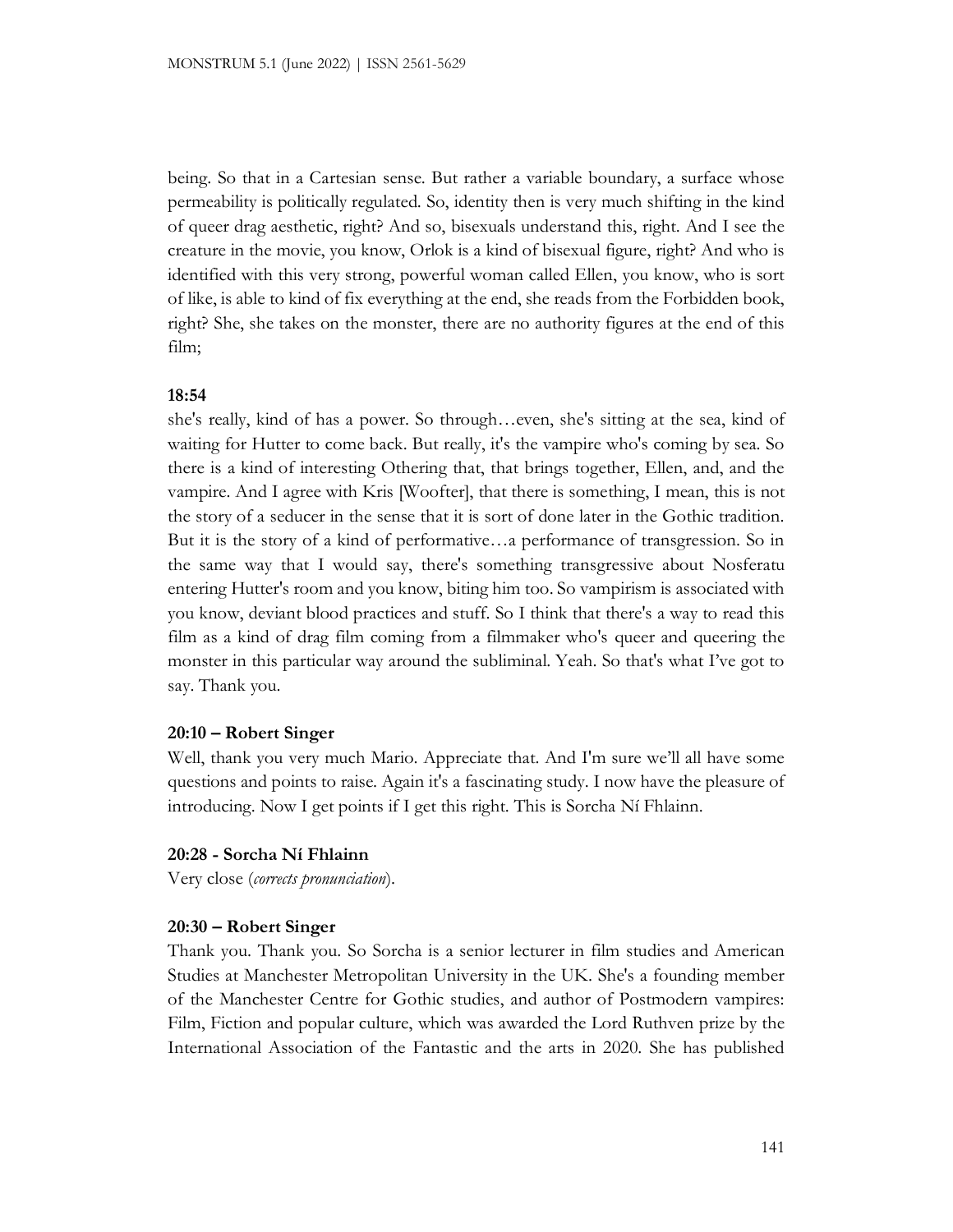widely on socio cultural history, subjectivity and post modernism in film studies, American Studies, horror studies, and popular culture. Sorcha, please.

#### **21:07 - Sorcha**

Thank you, I'm just going to share my screen and forgive me, for all my efforts might not be the most amazing in terms of ability on this one. Okay. So I'm going to make this nice and brief. One of the things I'm fascinated by when looking at the history of vampires, which I've spent the majority of my life thinking about, especially as an Irish woman, because of course, you know, we got dibs on the undead as well for some time. One of the things I'm fascinated with is the history of the undead. So part of this is looking back at the book I did do back in 2019. And I'm continuing this now today looking at other forms of Irish undead folklore, the *na marbh* of the undead, that kind of stock, the folkloric elements of Irish culture and Irish history. But today, I'm going to talk a bit about, you know, the legacy of this film aesthetically through Hollywood cinema and thinking about the vampire as a particularly important cipher, or cultural mirror for the socio-political anxieties of the day, because it does change quite a lot. And what happens when they invoke the image of Shreck's Nosferatu, what happens with… there's something fascinating to say about that. So come with me down the rabbit hole. So vampires are of course, inherently political, this is absolutely…has been found to be absolutely the case. In this image, which is Alex Ross, he used as a protest image against George W. Bush's war on terror, particularly looking at the use of the Patriot Act. What Ross was trying to identify was essentially this vampirism, so vampirism not only necessarily feeds on, in undead fashion, feeds off the body politic, but also extends very, very troubling, in his view, very, very troubling ideas around the corpus of the government. The idea that we can actually draw down from the life blood of the people…of the greater people of the United States at the time. So what I thought was quite interesting about using this was that you know, we're going back to those images of Lugosi, we're going back to Dracula, but what I find quite interesting on this was that it still uses the vampire and associates him with power, and almost supernatural power in this instance. So I'm going to jump back a little bit to where Murray was kind of talking about earlier as well, because I'm—as Murray is as well— I'm also fascinated with the kind of undeadness or the postmodern reiterations we have of vampires. And in this image, which you see of Kurt Barlow in Stephen King's Salem's Lot, the film directed by Tobe Hooper in 1979. What I found quite interesting about this was that there is a shifting change in the political spectrum that we get in terms of Nosferatu, or this image indeed, of Graf Orlok coming through various vampire typographies afterwards. So in the case of Kurt Barlow, what's so interesting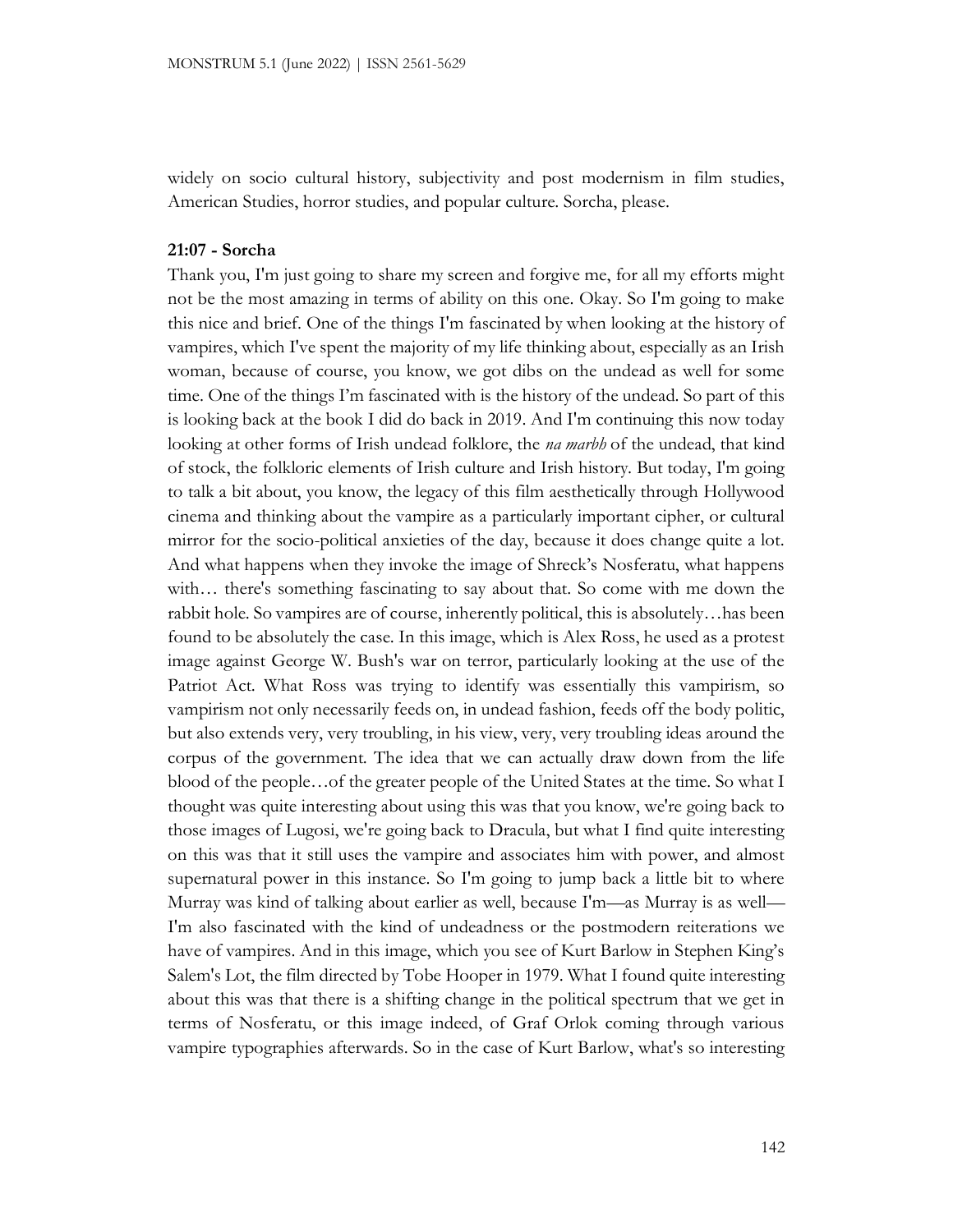about him is that he transgresses into the American homeland, of course, illegally. He has his coffin or his box is found to be without custom stamps, for example. So this shows again, that kind of the vampire coming into this sort of small town, King himself describing the novel as *Dracula* in the American heartland essentially. What he's interested in is this idea that infiltration happens, we can never shore up our borders completely because this is how vampires transgress and take over. And in the case of Kurt Barlow, a terrifying vampire, which I came across as a child watching it through my fingers one night as a kid when it was on TV. Not exactly 1979 mind you but a while after. What I will say about this is that it is such an interesting image, to conjure up this idea and this style essentially that Tobe Hooper users of Graf Orlok because it invokes with it the authority of ancient vampires. Recall that the 1970s is a period of huge vampiric evolution and change. So what we have here is, contradictions of the image of the vampire come up a lot in the 70s, particularly in 79, 79 is such an important year, because you have, of course, you've got Werner Herzog's gorgeous make remake of *Nosferatu*, you have this film as well. But then you also have *Love at first Bite* with George Hamilton. So there are numerous different ways of looking at it. And, you know, it'd be wrong of me to say it's not mentioned Frank Langella as the stunning universal *Dracula* at the same time. So Dracula is everywhere in the late 1970s. And this falls in line very much with sort of the idea of malaise, the terror of being (ingrown?) and the terror of being forgotten in economic terms. And this is something that really comes up in the 70s as an anxiety, as a projection of this anxiety. So when Kurt Barlow takes over in *Salem's Lot*, it is quite a frightening sight to behold.

#### **25:44**

As I was saying with Herzog's remake, there is a beautiful sense of artistic…nostalgia in one element, I do think that there's a desire to reinvoke and reanimate in this vampire, but I also think as well, there's a heightened sexuality, which I know Millie was referencing in her talk as well. And this heightened sexuality is something that I think again, very much reflects the 70s evolution of vampirism, more generally. It's most certainly lovingly recreating the image and does again recall that image of rats which you know, we were talking about before, as well. So we do see this sense of plague and pestilence, but we also see again, that idea of sexual trysts and using the vampire in the female body as a conduit for that kind of expression of desire and, and horror as well. So that when we get to a little bit later, I'm going to jump into the 80s. And the reason why is I'm working a lot in the 1980s, at the moment anyway, but one of the things I wanted to think about was that vampires do change when they transform on screen in later postmodern initiations. So this is Max from *The Lost Boys*.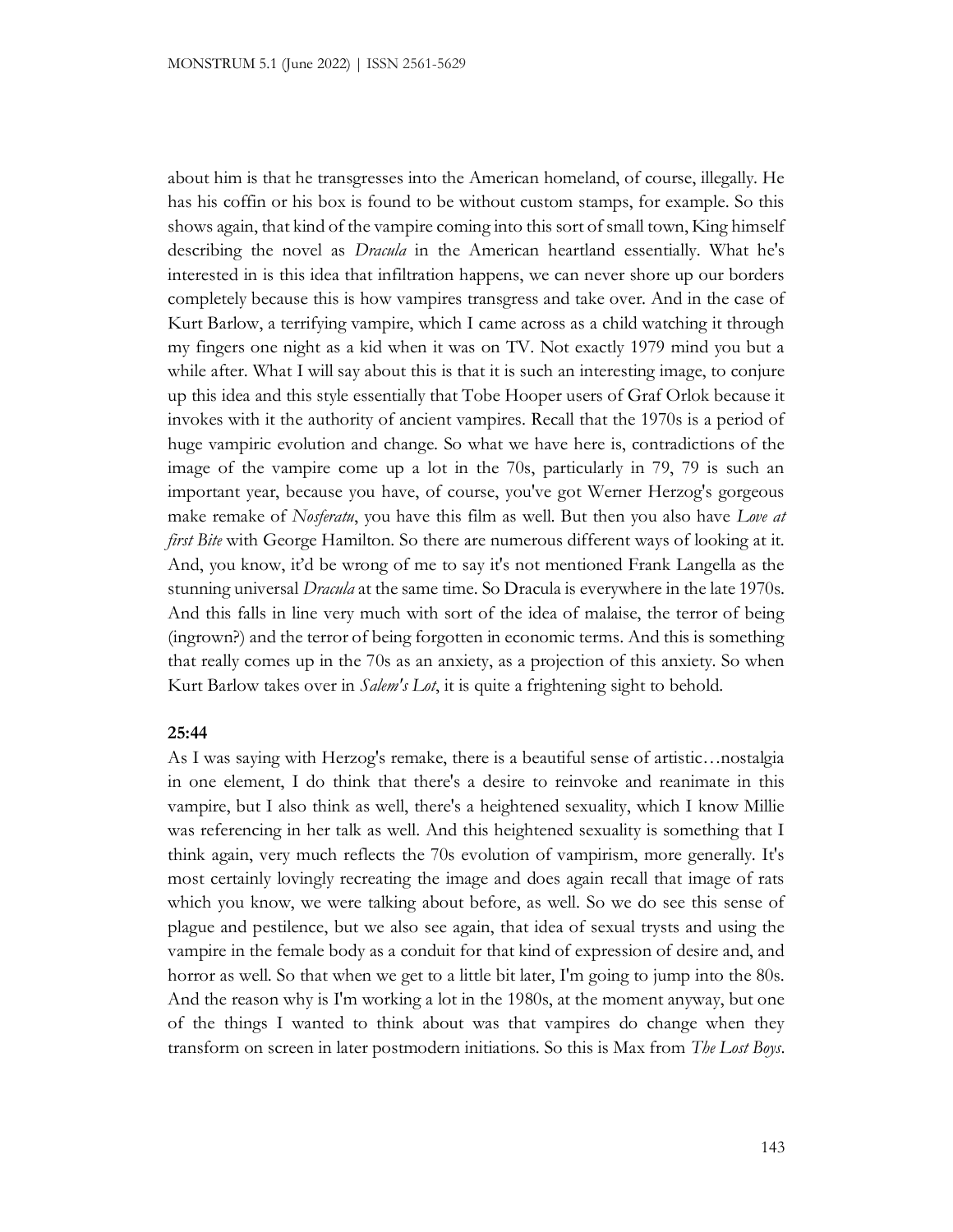You'll notice that towards the end of the film, when he's revealed to be the head vampire. And what I do you find quite interesting is this is the beginning of several evolutions…moments of evolution on screen, we see the transformation of the face into something that resembles at least in part, elements of Shreck's makeup. Again, the arched eyebrows, and you often see it again, this sort of sense of pronouncement in the cheekbones, this sense of sort of pestilence. And what Max is peddling as his form of pestilence is of course popular culture. He works in a video store. So this idea of, MTV generation sense of, you know, living permanently at the fairground, this idea of vampirism is something that promises eternal youth but really draws down the economic life the youth in the film, this is something that comes up again and again. So I thought this was a nice illustration of it, because again, using the fangs, the teeth, the placement of it, it falls in line with trying to gain some sort of legitimacy or authority out of the image of Graf Orlok, but put through your filter in the 1980s of course. Later ones then, this is a real favorite of mine, and one that doesn't tend to get enough love is *Vampire's Kiss* from 1988. It's a really, really special film because it is a film that really allows Nicolas Cage to go completely off piste, go completely nuts. So he is a yuppie who—he's a literary agent up and he gets bitten by the gorgeous Jennifer Beals and then slowly believes that he's turning into a vampire. And it's intercut with sequences from *Nosferatu*, from Murnau's film. As Cage is slowly transforming and becoming increasingly more unhinged as the film progresses, he doesn't bother investing in expensive fangs so he buys these awful cheap plastic ones. He ends up eating a pigeon in Central Park, so to show the true level of his derangement. What I found quite interesting about watching this again is not only is it so firmly planted in 1980s anxieties, as the yuppies begin to have their breakdown on screen, but that it calls back again to *Nosferatu* in order to again gain back legitimacy away from sort of early or other vampires that are in the culture at the time, the Ricean vampire the like, and actually call back to gain that legitimacy of "I could only be turning into a vampire. And of course, then I must then emulate the physicality of Orlok on screen." So again, when he's, when he's attacking people he gets stiff as a board, he looks like an erect sort of almost like a penis, it's quite interesting to see this sexual anxiety and his inability to fully perform is coming through as an expression of Graf Orlok through again, the 1980s lens. Later once again we see something like let's say *Buffy the Vampire Slayer*, so if you're watching TV in the 90s, this is The Master from the first season. And what I found interesting about The Master was again, even to legitimate Buffy's arch nemesis nemesis in the first season, we have to go back to this image of Orlok. And I think that is quite interesting because on one level, the big-bad isn't even the most interesting thing in the show. It's almost like a sideshow in order to legitimate the story arc of the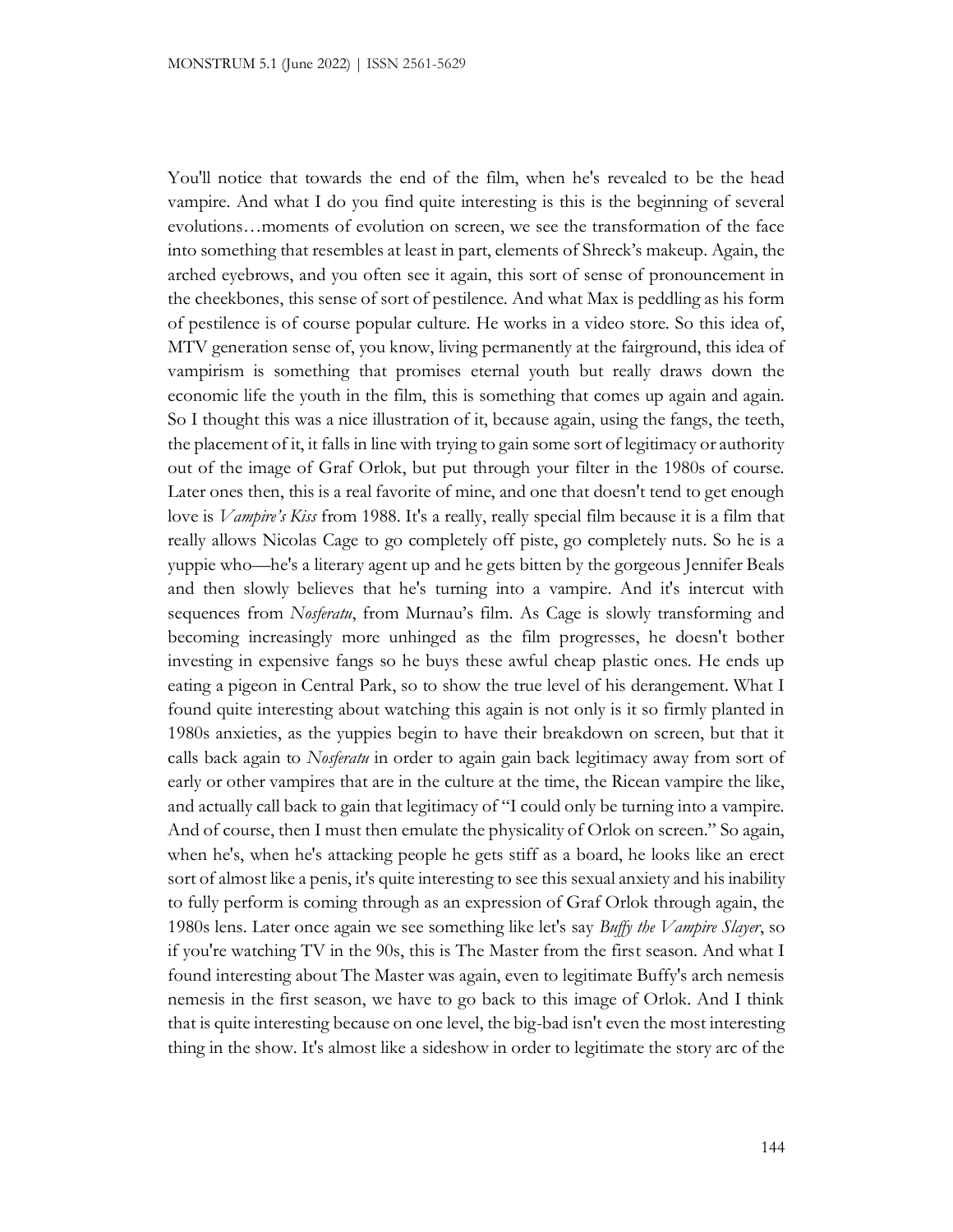series. But on another level, I found that it was something that was really interesting in the late 1990s. You're still having these sorts of ideas of, in order to be a truly legitimate and frightening vampire, in contrast with the sexy gorgeous ones that are running around in the series, you do have to then produce this ancientness in the sense of ancient horror, which you get in that in the case of *Buffy*. And this again, pops up again and again. But I thought this was quite an interesting way to kind start it out. Remember, Buffy kills Dracula—a terrible iteration of Dracula—in the fifth-season opener. So we do see this idea of having to kill off the patriarchs involved if Buffy and her postfeminist heroes and colleagues are to survive. Then we get to gorgeous, wonderful Willem Dafoe whom I believe, you know, Elias spoke to this beautifully earlier so I don't have much to add to that, except to say that of course, I completely found the reading of him being the sympathetic vampire at the mercy of Murnau's monster in *Shadow of the Vampire*, found this to be completely apt and definitely indicative of a turn more generally and 21st century vampire revolution that we see as they become increasingly not only sympathetic, but in some cases, also pathetic in later iterations. So this is a lovely turn, and a particularly timely one at that, I think at the millennium. We also get—I'm sorry, for the quality of the image, is not that good—in *Blade 2*, we have the Reapers, again transformed through sort of DNA, and scientific discovery and mutation. And we see this sort of perfect eating machine, as they're described, their cancer with a purpose in the case of *Blade 2*. And again, the idea of this ancientness is so important. It's this fusion of ancient myths and technology, exactly what John Browning was speaking about earlier, this is the fusion that we get them in the case of Del Toro's version in *Blade 2*. What I found particularly wonderful about this was that because of the removal of the mandible bone, you get this sort of fusion of the vampire with a science fiction kind of character, like, let's say predator. So you see the sense of the mouth becoming all-encompassing, all frightening, and also taking on sort of sexual genitalia imagery as well. So it fuses that with the vagina dentata quite nicely. And then we come to the most recent one I have thought of, in terms of popular cinema. Of course, there are many other minor versions start to think about. And this is Peter, Peter, from *What We Do in the Shadows*, if you have seen Jemaine Clement and Taika Waititi's film from 2014. And Peter, unfortunately, is killed in a fatal sunlight accident, as described, and Peter is also 8000 years old in this flatshare and is a fascinating character because unlike a lot of other postmodern vampires, Peter doesn't really speak. So Peter just kind of sighs and sits there, and then of course, is eventually killed off in this accident. What is really nice though about this is that Peter is possibly the most vampiric of all the vampires in the flatshare. All of the other ones are representative of various different cinematic ancestors on screen. But Peter is the true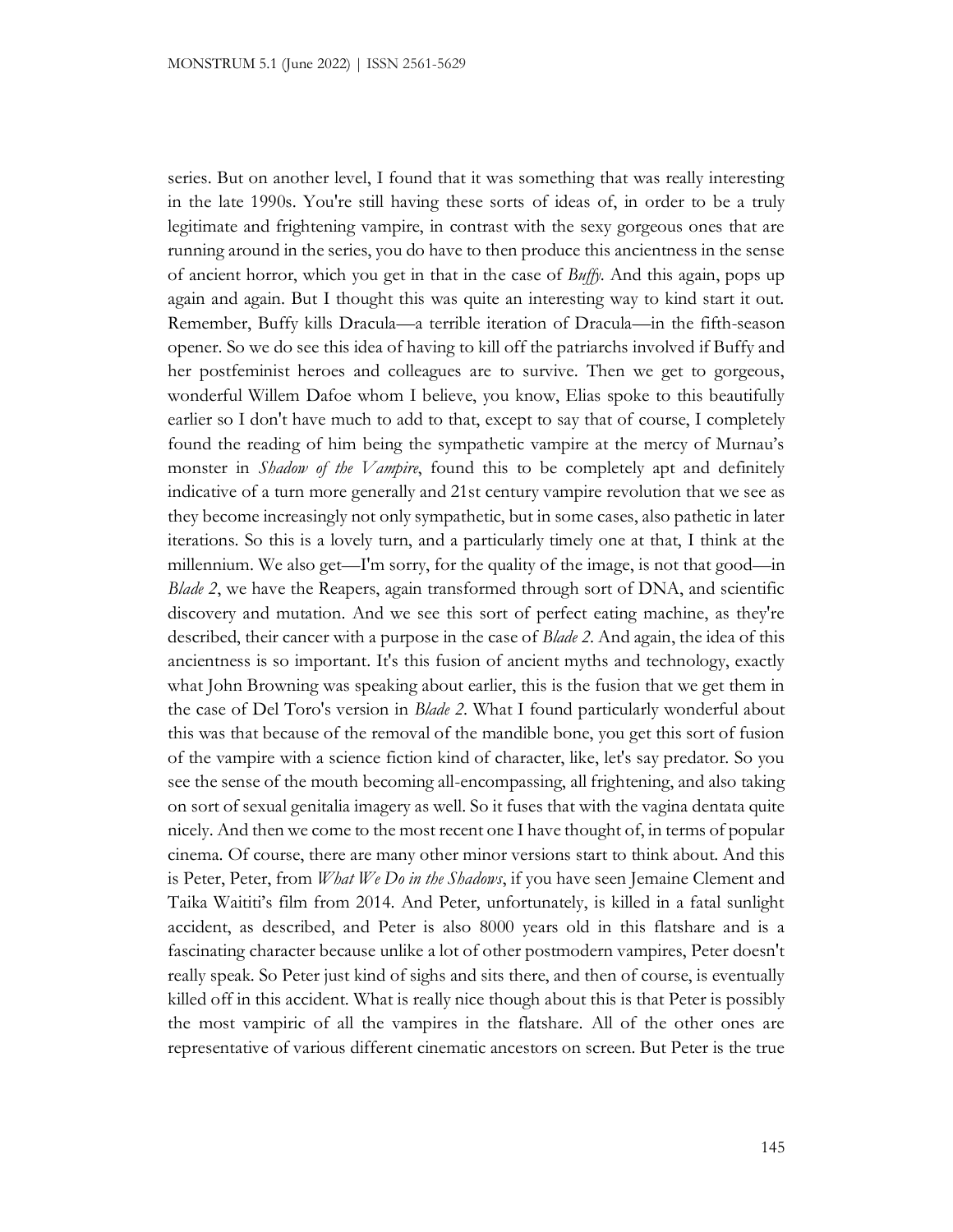vampire of them all, and unfortunately, gets killed off in the case of the film. But what I thought was quite nice about including Peter here is that at the end of the day, despite all the offspring that you can have of postmodern vampires, you still have to have that nod of that recognition and that power to recognize Graf Orlok and and his offspring from Nosferatu. I'll leave it at that. If there's any questions, I'll be happy to answer them. Thank you.

# **33:14-Robert Singer**

Well, thank you very much. That was a wonderful presentation there. And I we do have some time for some questions. I have one earlier from Matthew, who asks, and I think that's been answered, but perhaps we can just give a quick summary if people are interested about the lasting legacy of Nosferatu, in particular in relationship to the horror genre and beyond. I just want to chime in there and say that, um, one of the things I picked up from all these, really fascinating presentations, is an almost aberrational genetic lineage. It's—they're linked, but they're not identical, but they are linked together in some malformed genetic structure. And I think that all of you made a very strong case for one of the ways in which horror and in particular genre theory operates. It's there, but it's always somewhat different. And I would point out one last thing, the vampires on Broadway…Gary's done some work on Lugosi, but I happen to see many years ago, Frank Langella on Broadway, doing the Dracula and I could tell you, the equal number of men fainted as many as equal number of women. It was a very, very successful production there. But there's I think room here for some questions if people would like to just come right on board and ask that would be a wonderful way to start, to finish up our day. Who would like to take it away here?

#### **34:48 - Sorcha**

Can I just add I met Frank Langella several years ago in Dublin and I can tell you he is today still as swoon-worthy as he was in the 1979 film, so much so that my mother who doesn't like vampires was like, Oh, my God, he's beautiful. So there you go.

#### **35:04-Robert Singer**

So you've seen him in the late 70s.

**35:07-Sorcha** I wasn't alive, but I would have.

# **35:11-Robert Singer**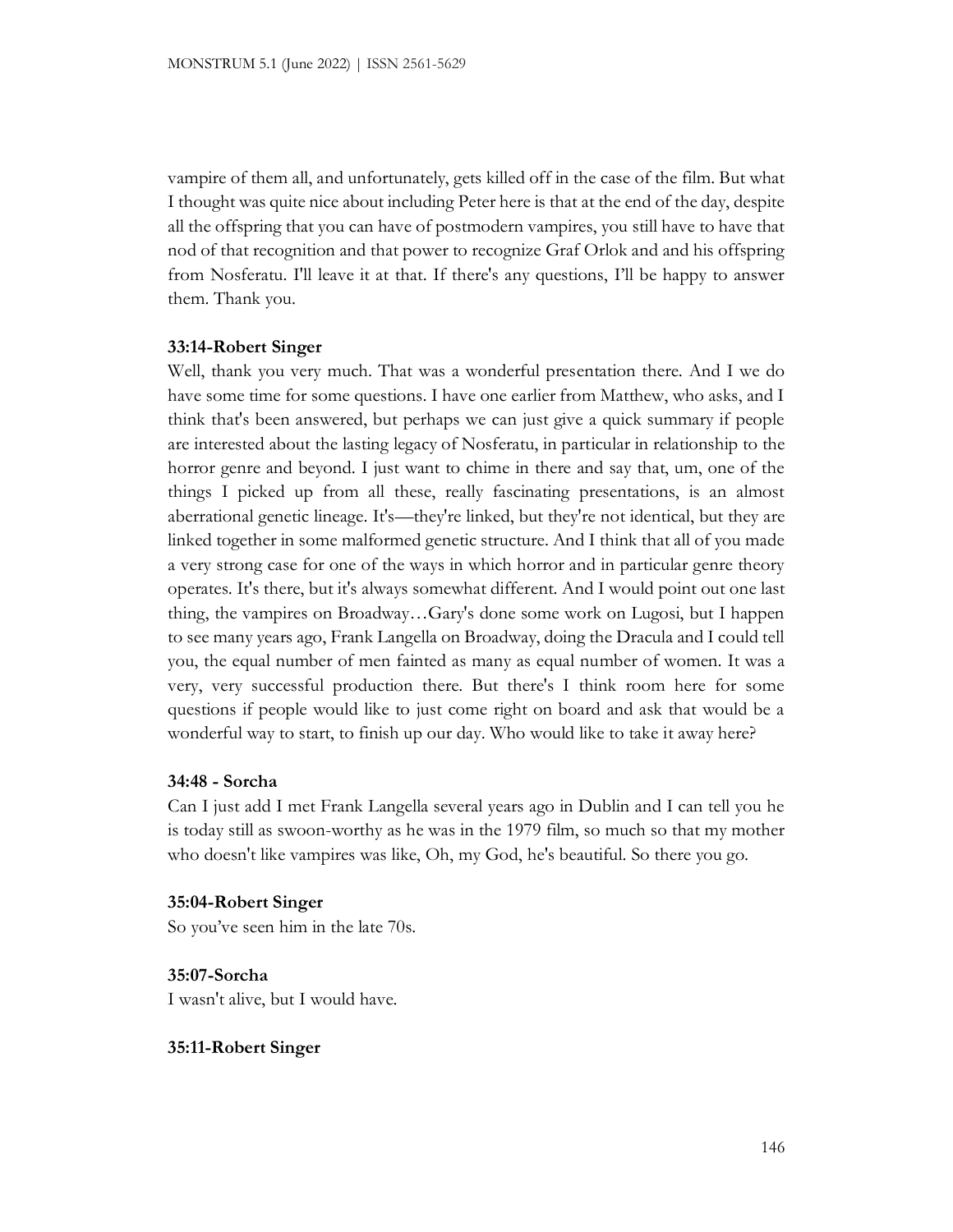Do we have some questions here? Some people would like to ask. Just rush on right in.

# **35:19 - Kristopher**

Yes, there are questions in the chat coming through. There's from Penny Goodman and an earlier one from Robert Gadsby. Can you—do see those, Robert?

# **35:31-Robert**

Oh let me just get that I'm sorry. No I…oh, question for Sorcha, contemporary media has romanticized the physical look and added a somewhat charm to vampires. Would *Nosferatu* have had the same impact on popular culture if Orlok was portrayed as more human and dignified, as seen in later culture by actors like Lugosi or Gary Oldman. What would we look in the film for differently as we look at the films today? In other words, the question of charm and affability. Good looks.

# **36:11-Sorcha**

Yeah, no, I agree. I think that it is that otherness, that strangeness that, that sense of? Yeah, that sense of complete, I don't want to say monstrosity because there are human elements there, of course, but I do think that has had the lasting impact where we've evolved away from that, and especially with the obviously…the sexuality component that comes through from Lugosi onwards in particular, I think that's a huge contribution to that evolution. So I think that in some ways, then when they're trying to cite back for legitimacy in cinematic terms, at least, it is going back to that image of Orlok, because Orlok is so different from what comes afterwards. Yeah, so I think it's a fantastic observation.

# **36:55-Robert**

The other point is, somebody mentioned before, there's this shot in the Coppola's *Dracula*, where he sort of physically deconstructs into rats, and they flee the room. That's the only other illusion I can remember to rats in the Dracula film. But there's an example of a very charming, literally romantic Dracula who crosses oceans of time, as opposed to just the actual ocean. But was there another question here? I thought maybe we'd ask, let's see. Oh, for Mario.

**37:34**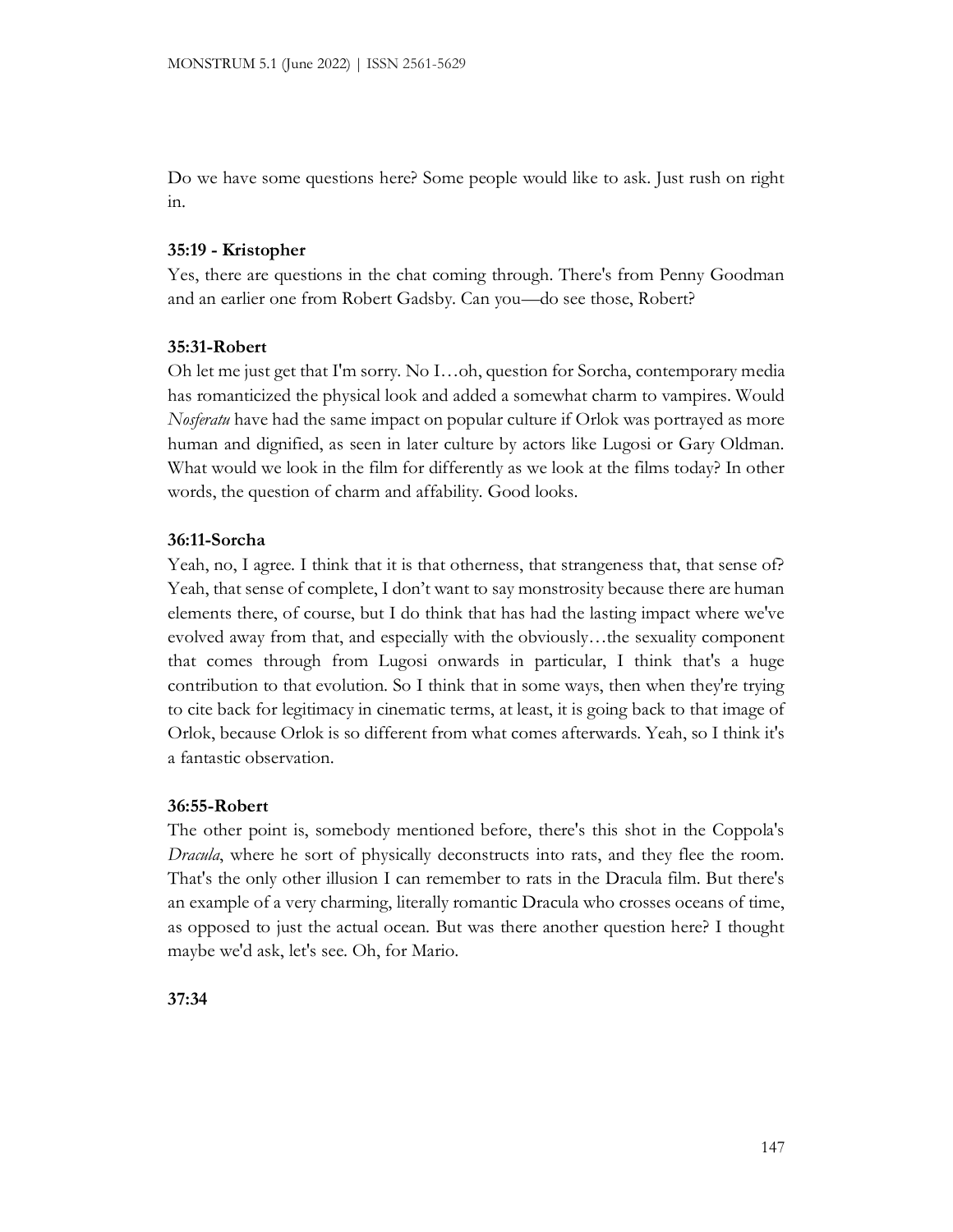Could you expand on the comment you made about Orlok being the kind of bisexual vampire, which I found very interesting. I got the impression you didn't mean he just bites men and women.

# **37:47-Mario**

The Vampire is always a very sexual figure in the Gothic tradition. And so when our queer filmmaker who's not out is making a film about a vampire, that aspect kind of gets kind of pulled into the kind of experience I think. Vampires are often gendered feminine, by the way. Right. So they suck, right? They have long nails, are often dandies, in traditions, I think Linda Williams talks about this, in her essay on, you know, there's a woman look, and she's the one who sort of starts thinking about the ways in which then the woman, Ellen, and Orlok actually have a kind of commonality. So, yeah, I mean, I, you know, the window on window action too between Orlok and Ellen, I think is very sexual. Of course, during censorship, with censorship, you know, sexual acts had to be sort of presented differently. And I think that happens in you know, a Tod Browning's *Dracula* also, coming into the Abode right. And so, that's, you know, that man on man scene for me is about a scene of bisexual, young love, and that resonates as queer for me.

# **39:03-Robert**

And *True Blood* have a lot of that to the series on HBO, between male characters. Well, I'm getting the sign from above that it's time for me to wrap up and turn this over to Gary or Kris. So if I may, thank the panelists for really wonderful presentations. I found each one of them really worthwhile and brought so much to the table in our symposium today. So Kristopher, Gary, would you like to chime in here?

# **39:36-Kris**

Literally pop in. Well, yeah, thank you so much, everyone. This is… as for being a half an hour overtime at the beginning, we're only 20 minutes over time now. So I feel that's a success. And everything was so fascinating. And yes, thanks so much for being here. We're still, we're closing up here with still 85 contestants with from an original 150. So that's that feels pretty great. By the way these things go. I would just like to close, I'm not sure if Gary is here and I'll let him say something if he's, if he's out there, but to close with: thanks to everyone, the wonderful speakers today. Elias Merhige and the scholars, the artists, the practitioners that we've heard from today. It's just been a kind of fantastic mix of perspectives. Thanks also to Gary Rhodes and Mark Jancovich. And again, Mark, really wanted to be here, but he will for the next one. And once